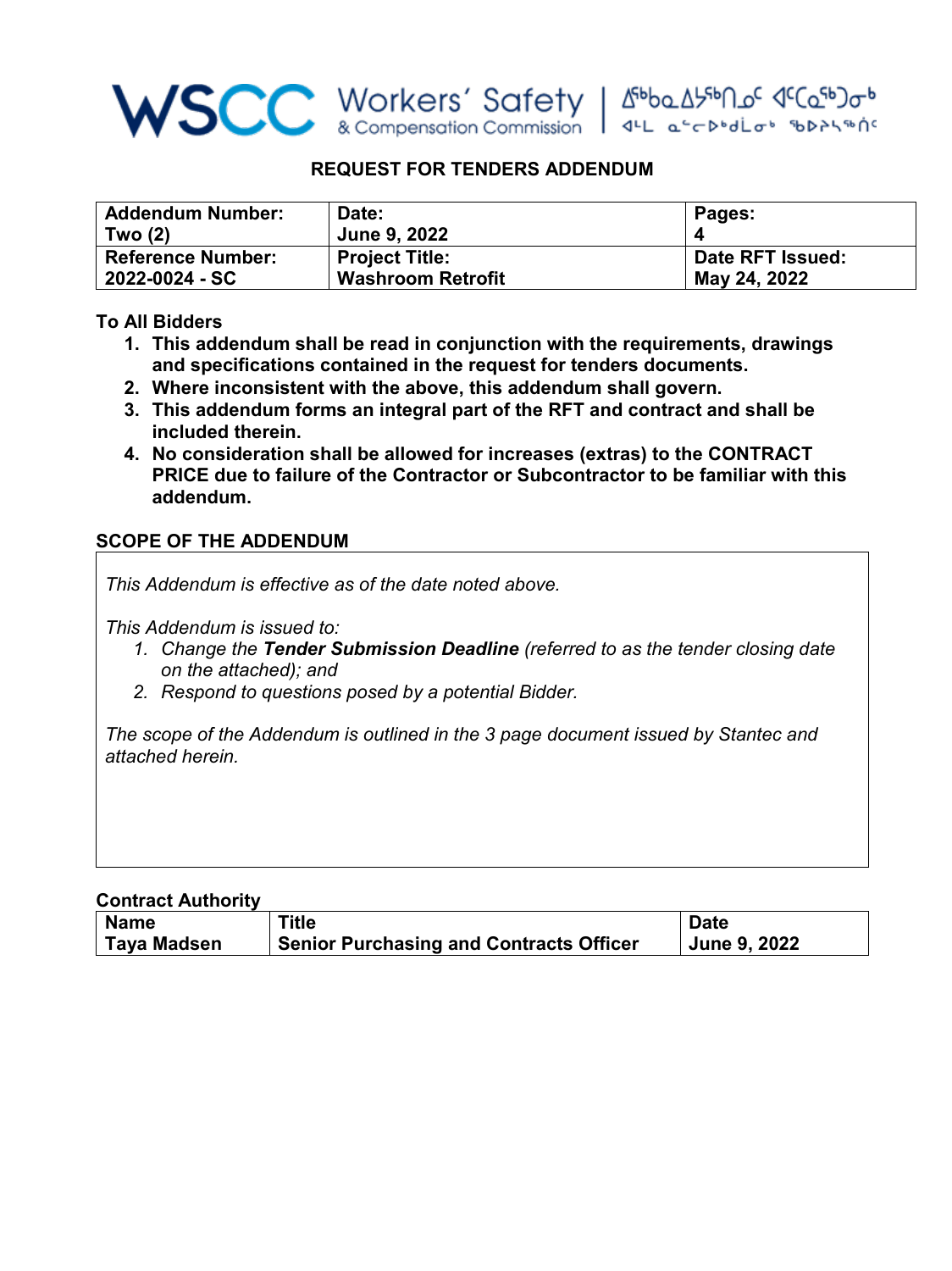

BID DOCUMENTS FOR WSCC GENDER NEUTRAL WASHROOMS 9 June 2022 FILE: 144903195

ISSUED BY:

Maggie Burt, Intern Architect Stantec Architecture Ltd. Tel: (867)-920-2882 ext.258 Fax: maggie.burt@stantec.com

Addendum issued to active tenderers with documents on record **(3 pages including attachments)**

- 1. General
	- 1.1. The tender closing date and time has been extended until Wednesday, June 22 at 2:00pm, local time (MST).
- 2. Questions
	- 2.1. A-101, Doors E301, 302, 401, 402, 501 and 502, are these doors to be replaced or do they stay as existing?
		- 2.1.1.Response: These doors are to be replaced with new.
	- 2.2. A-101, Doors E301, 401 and 501 are not 914mm (36") doors, 36" is code for barrier free doors. Please specify if these need to be changed to 36"?
		- 2.2.1.Response: As per NBCC 3.8.3.6. Every doorway that is located on the barrier free path of travel must have a clear width of not less than 800mm. A 864mm wide door, with a 51mm thickness and a 12.7mm jamb achieves this clearance.
	- 2.3. E-001 detail 4, Illuminated push plate located on all doors to operate electric strikes but there is only one operator for doors E301, 401 and 501.Should we allow for a door operator on every door with a push button?
		- 2.3.1.Response: As per Hardware Group 002 on G-004: an operator is required for doors E302, E402, and E502. Doors D303, D304, D403, D404, D503, D504 do not require an operator. Their push buttons are "push to unlock" the door, not open the door.
	- 2.4. 3.1.1 .1 &.2 and 3.1.2 show steel pipe. All three floors of the WSCC have CPVC Blazemaster sprinkler piping. Will they allow us to maintain using Blazemaster for the reno's ?
		- 2.4.1.Response: Confirm use of Blazemaster CPVC is acceptable with the local AHJ. Confirming that Blazemaster is acceptable.
	- 2.5. 13.1 Says to install, inspect, and test according to NFPA 13. There is a section in NFPA 13 that allows reno's such as this to be tested at system working pressure. NFPA 13 Sec.25.1.6 "Modifications such as relocated drops, shall not require testing in excess of system working pressure." In other words, Charge the system, if there are no leaks, place the system back in service.
		- 2.5.1.Response: Testing the modified branches at system pressure is acceptable provided the test duration is minimum 8 hours.
	- 2.6. 13.6 says to test at 200 psi. Sections cannot be isolated therefore the entire floor would be tested at 200 psi.Will they allow us to follow NFPA 13 and test at system working pressure rather than 200 psi ?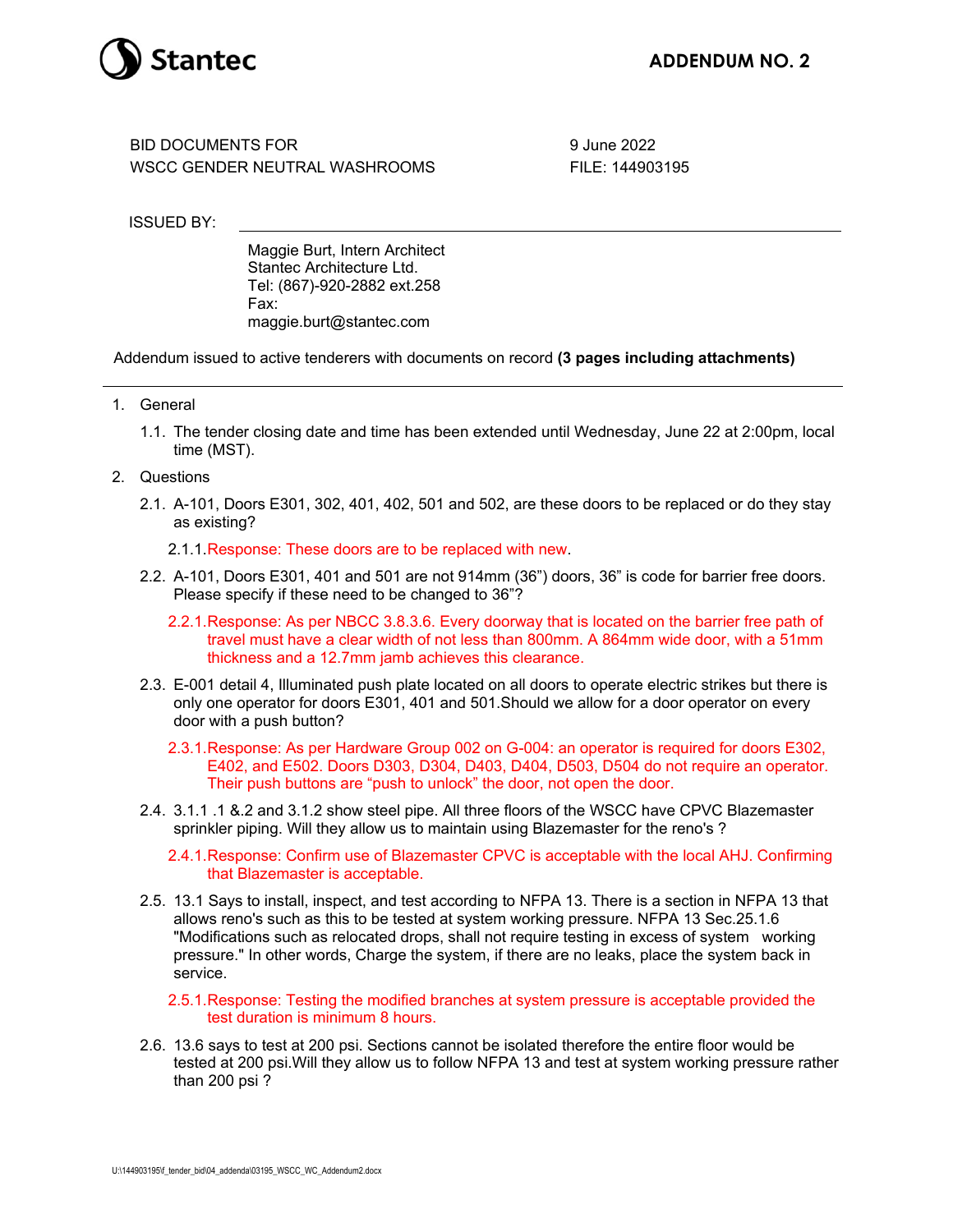## **ADDENDUM NO. 2**

- 2.6.1.Response: Testing the modified branches at system pressure is acceptable provided the test duration is minimum 8 hours.
- 2.7. 13.7 says to provide fire watch at all times when the existing sprinkler system or zone is inactive. Is the Contractor to provide the fire watch?
	- 2.7.1.Response: Yes, the contractor is responsible for providing Firewatch at all times while the sprinkler system is inactive.
- 3. Changes to Tender Drawings and Specification
	- 3.1. A-600 Schedule and Details

The door schedule has been amended to include doors E501 and E502.

- 4. Attachments:
	- 4.1. A-600 Schedule and Details

### **End of Addendum**